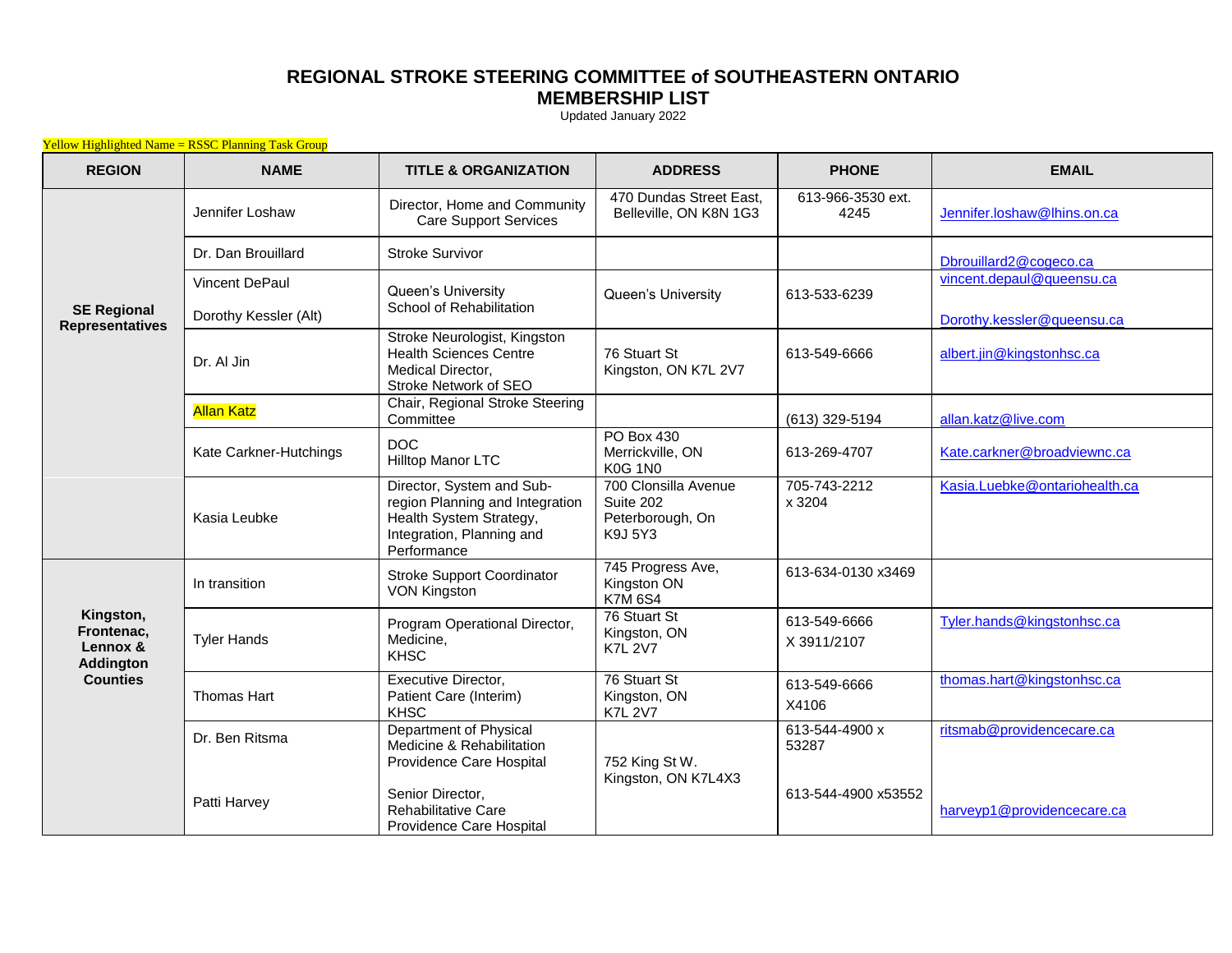| <b>Quinte / Hastings</b><br>&<br><b>Prince Edward</b><br><b>Counties</b> | Shell-Lee Wert                               | Executive Director,<br>Community Care for South<br>Hastings                                                                                                                           | 470 Dundas St East, Unit<br>63<br>Belleville, ON K8N 1G1   | 613-969-0130<br>x5201                                  | shell-leew@ccsh.ca                                                             |
|--------------------------------------------------------------------------|----------------------------------------------|---------------------------------------------------------------------------------------------------------------------------------------------------------------------------------------|------------------------------------------------------------|--------------------------------------------------------|--------------------------------------------------------------------------------|
|                                                                          | Angela Roode<br>or<br><b>Kristina Cruess</b> | Program Directors, Medicine,<br>Surgery, Acute Stroke and<br>Rehab, Patient Flow,<br><b>Ambulatory Care</b>                                                                           | 265 Dundas St E<br>Belleville, ON K8N 1E2                  | 613-403-6358<br>613-969-7400 x 2330                    | aroode@qhc.on.ca<br>kcruess@qhc.on.ca                                          |
|                                                                          | Cleona Bartlett (Alt)                        | Manager, Sills 3 Rehabilitation<br>& Stroke, Stroke Prevention,<br>AIM Clinics and Transition Pool                                                                                    |                                                            | 613-969-7400 x 2610                                    | cbartlett@qhc.on.ca                                                            |
| <b>Leeds &amp; Grenville</b><br><b>Counties</b>                          | Kim Ferguson<br>Deanne Henson (Alt)          | Director, Patient Care Programs<br>Ambulatory Care Manager                                                                                                                            | 75 Charles St<br>Brockville, ON K6V 1S8                    | 613-345-5645 x<br>52214<br>613-345-5645 x              | kferguson@brockvillegeneralhospital.ca<br>dhenson@brockvillegeneralhospital.ca |
|                                                                          | Dr. Adam Steacie                             | Family Physician<br>Upper Canada Family Health<br>Team                                                                                                                                | 309 Park St<br>Suite 203<br>Brockville, ON K6V 2H8         | 51261<br>613-345-0918                                  | adam@porcupinehill.com                                                         |
|                                                                          | <b>Jeff Carss</b>                            | <b>Chief Paramedic Services</b>                                                                                                                                                       | 25 Central Avenue, Suite<br>100, Brockville On, K6V<br>4n6 | 613-342-3840                                           | Jeff.carss@uclg.on.ca                                                          |
| <b>Lanark County</b>                                                     | Homayra Mostamandi                           | Manager,<br>Professional Practice, IPAC,<br>Medical Day Unit, Palliative<br>Care, Patient Flow<br>Coordination, Quality, Staff<br>Development, & Vascular<br><b>Protection Clinic</b> | 60 Cornelia St W., Smiths<br>Falls, ON<br><b>K7A 2H9</b>   | 613-283-2330<br>x1292<br>Perth: (613) 267-1500         | homayra.mostamandi@psfdh.on.ca                                                 |
|                                                                          | Holli Moore (Alt)                            | Interim Manager of Professional<br>Practice<br>Perth & Smiths Falls District<br>Hospital                                                                                              | 33 Drummond St. W.,<br>Perth, ON,<br><b>K7H 2K1</b>        | ext. 1143<br>Smiths Falls: (613)<br>283-2330 ext. 1246 | holli.moore@psfdh.on.ca                                                        |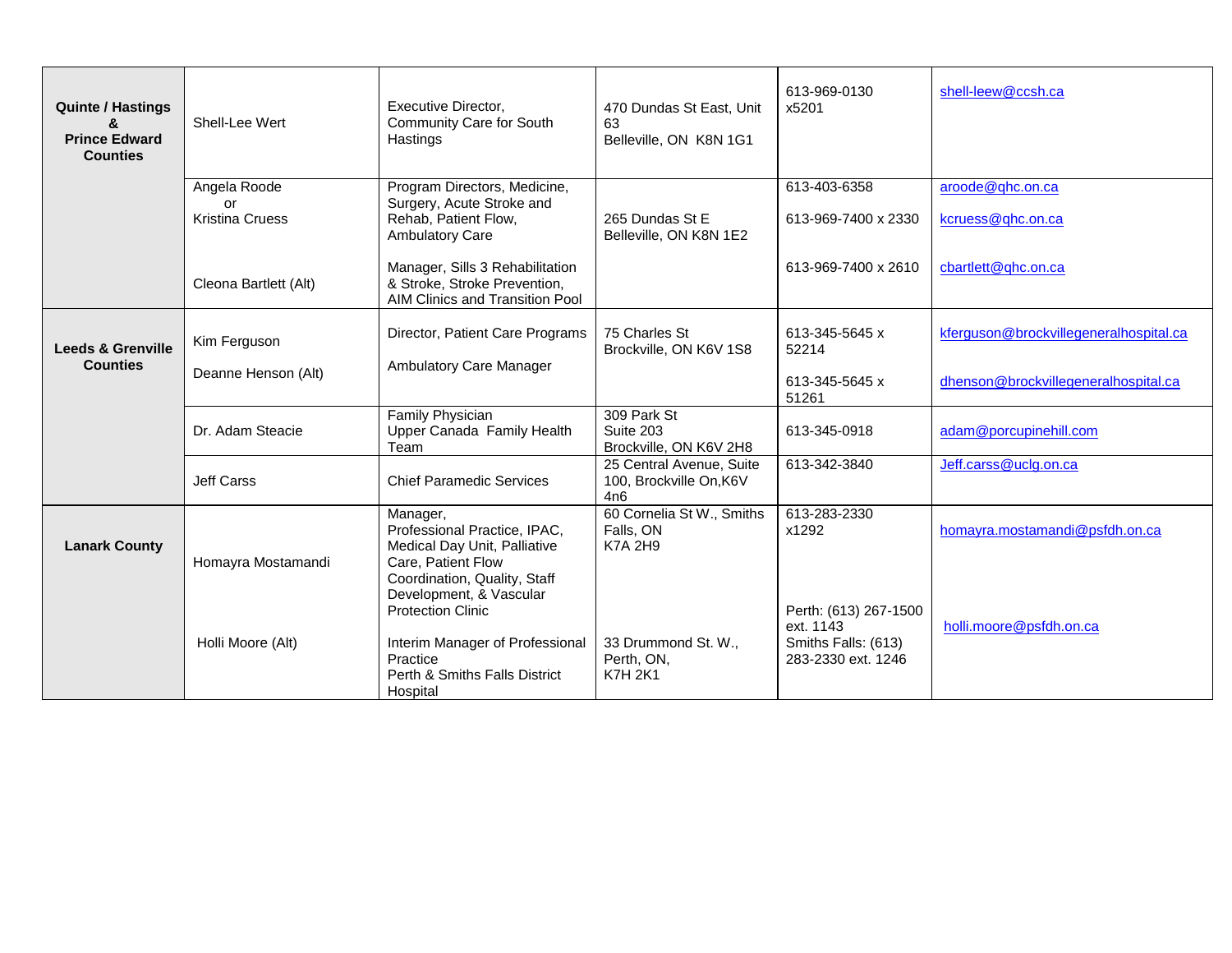|                                                      | <b>Isobel Manzer</b>   | Quinte District Stroke<br>Coordinator<br>Quinte Health Care                                   | 265 Dundas St E<br>Belleville, ON<br><b>K8N 5A9</b>             | 613-813-5885          | IManzer@ghc.on.ca              |
|------------------------------------------------------|------------------------|-----------------------------------------------------------------------------------------------|-----------------------------------------------------------------|-----------------------|--------------------------------|
| <b>Regional Stroke</b><br><b>Team- Staff Support</b> | Shelley Huffman        | Regional Stroke Rehabilitation<br>Coordinator<br>Stroke Network of SEO<br><b>KHSC</b>         | Watkins 3, Rm 4-3-401<br>76 Stuart St<br>Kingston, ON K7L 2V7   | 613-549-6666<br>x6841 | Shelley.huffman@kingstonhsc.ca |
|                                                      | <b>Heather Jenkins</b> | Regional Stroke Education<br>Coordinator<br>Stroke Network of SEO<br><b>KHSC</b>              | Watkins 3, Rm 4-3-405<br>76 Stuart St<br>Kingston, ON K7L 2V7   | 613-549-6666<br>x3622 | Heather.jenkins@kingstonhsc.ca |
|                                                      | <b>Cally Martin</b>    | Regional Director,<br>Stroke Network of SEO<br><b>KHSC</b>                                    | Watkins 3, Rm 4-3-409-1<br>76 Stuart St<br>Kingston, ON K7L 2V7 | 613-549-6666<br>x3562 | cally.martin@kingstonhsc.ca    |
|                                                      | Colleen Murphy         | Regional Stroke Best Practice<br>Coordinator<br>Stroke Network of SEO<br><b>KHSC</b>          | Watkins 3, Rm 4-3-405<br>76 Stuart St<br>Kingston, ON K7L 2V7   | 613-549-6666<br>x6306 | colleen.murphy@kingstonhsc.ca  |
|                                                      | Kayla Purdon           | Regional Stroke Community &<br><b>LTC Coordinator</b><br>Stroke Network of SEO<br><b>KHSC</b> | Watkins 3, Rm 4-3-401<br>76 Stuart St<br>Kingston, ON K7L 2V7   | 613-549-6666<br>x6867 | kayla.purdon@kingstonhsc.ca    |
|                                                      | Liisa Ware             | Administrative Assistant<br>Stroke Network of SEO<br>KHSC                                     | Watkins 3, Rm 4-3-409-0<br>76 Stuart St<br>Kingston, ON K7L 2V7 | 613-549-6666<br>x3853 | lisa.ware@kingstonhsc.ca       |